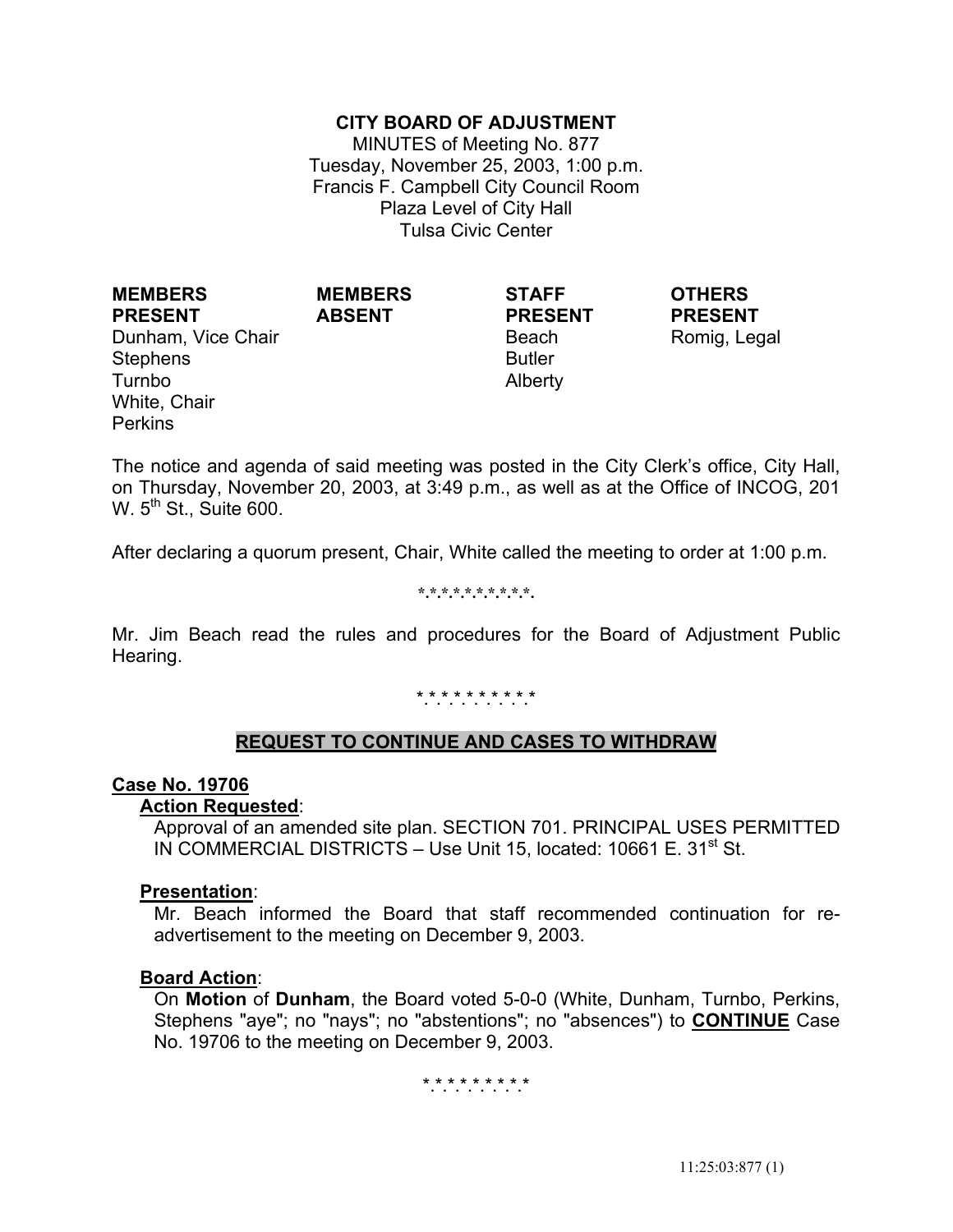# **MINUTES**

On **MOTION** of **Dunham**, the Board voted 5-0-0 (White, Dunham, Turnbo, Perkins, Stephens "aye"; no "nays"; no "abstentions"; no "absences") to **APPROVE** the Minutes of October 28, 2003 (No. 875).

On **MOTION** of **Perkins**, the Board voted 4-0-1 (White, Turnbo, Perkins, Stephens "aye"; no "nays"; Dunham "abstained"; no "absences") to **APPROVE** the Minutes of November 4, 2003 (No. 876).

#### \*.\*.\*.\*.\*.\*.\*.\*.\*.\*

### **NEW APPLICATIONS**

#### **Case No. 19701**

# **Action Requested:**

 Special Exception to allow a church and church related uses (Use Unit 5). SECTION 402. ACCESSORY USES IN RESIDENTIAL DISTRICTS – Use Unit 5; and a Variance of the required one acre lot size. SECTION 1205.B.1.a. USE UNIT 5. COMMUNITY SERVICES AND SIMILAR USES, Included Uses, located: 2607 N. Rockford.

#### **Presentation:**

 **Alton Davis**, 2607 N. Rockford, stated that the address for the subject property is 2630 N. Rockford, not the existing church address listed on the agenda. Mr. Beach determined that the legal description was correct for the subject property and it was advertised properly. Mr. Davis added they plan to demolish the existing structure.

#### **Comments and Questions:**

 Mr. Beach asked the applicant to clarify where the project will actually occur and the church to be torn down. Mr. Davis replied that on the corner of Rockford and 26<sup>th</sup> Street North the old house would be torn down. Mr. Dunham pointed out the need for relief for parking on a lot other than the primary use. Mr. White noted they need relief for the use of the existing church in a RS district, as it has not been approved previously. Mr. Davis asked if they could go ahead and demolish the existing structure, which they own. Mr. Romig replied all they need is a demolition permit.

#### **Interested Parties:**

There were no interested parties present who wished to speak.

## **Board Action:**

On **Motion** of **Dunham**, the Board voted 5-0-0 (White, Dunham, Turnbo, Perkins, Stephens "aye"; no "nays"; no "abstentions"; no "absences") to **CONTINUE** Case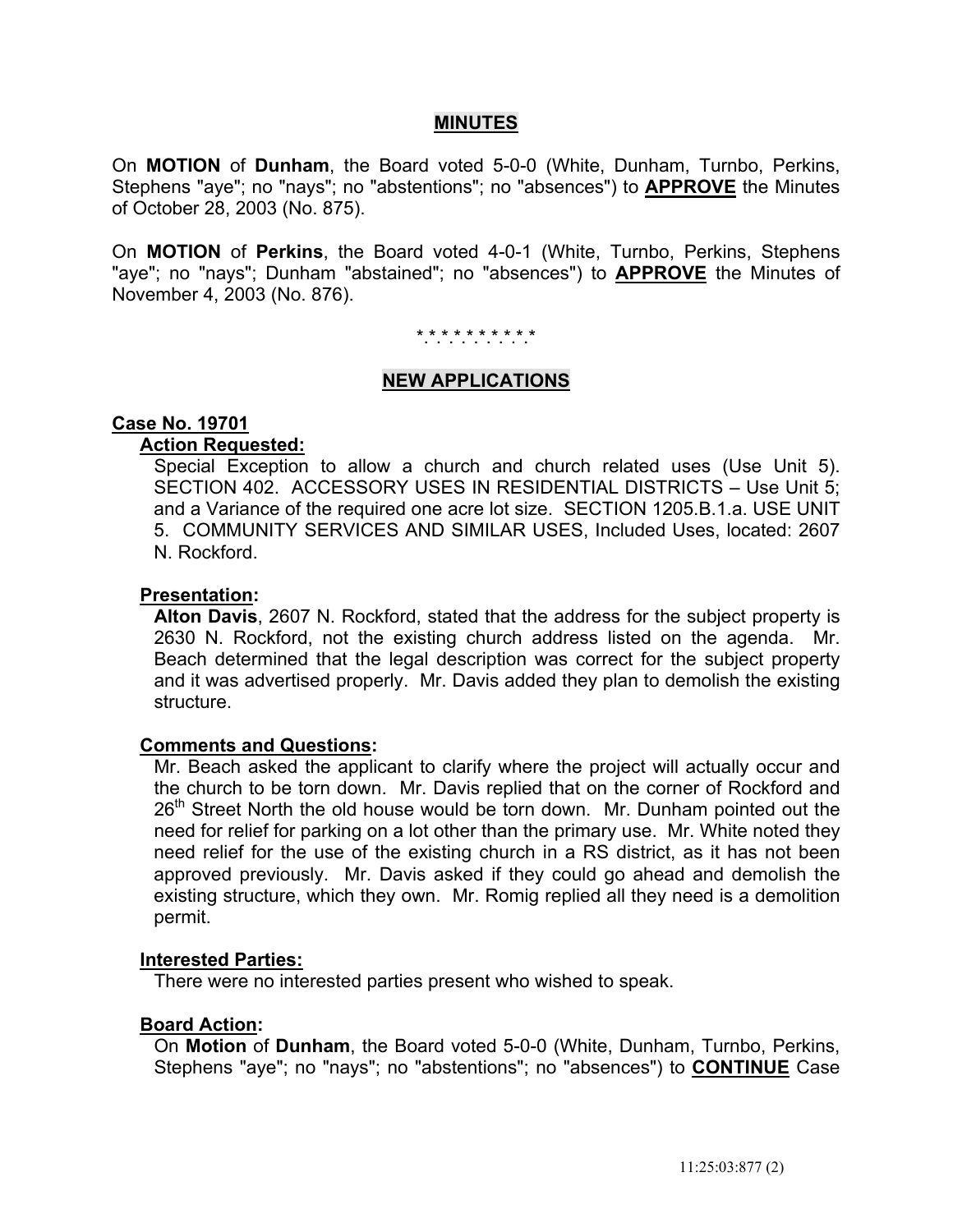No. 19701 to the meeting on January 13, 2004 for proper advertising and additional relief.

 Lots 10, 11 and 12, Block 3, Martin Roll Addition, City of Tulsa, Tulsa County, State of Oklahoma.

**\*.\*.\*.\*.\*.\*.\*.\*.\*.\*.** 

# **Case No. 19702**

# **Action Requested:**

 Special Exception to allow Use Unit 12a in a CS district within 150' of an R zoned lot. SECTION 701. PRINCIPAL USES PERMITTED IN COMMERCIAL DISTRICTS – Use Unit 12a; and a Special Exception of the required screening on the east and north. SECTION 1212a. USE UNIT 12a. ADULT ENTERTAINMENT ESTABLISHMENTS; Use Conditions, located: 9801-9897 E. 11<sup>th</sup> St.

# **Presentation:**

**Blas Gaytan**, 9012 E. 89<sup>th</sup> St., stated he owns a Spanish radio station. He proposed to purchase the subject property with an existing church building. He wants to convert it into an cultural event center. They would provide live music and serve beer for special events. They would also provide rooms for immigration informational meetings and language classes. A site plan was provided (Exhibit A-1).

## **Comments and Questions:**

 Mr. Gaytan responded to questions from the Board with the following information. The days/hours of operation would be Fridays and Saturdays from 9:00 a.m. to 2:00 a.m. The existing building would be enlarged from 12,000 sq. ft. to 22,000 sq. ft. They would have a commercial kitchen and serve up to forty people at a time for special events only. They planned to add the classrooms and hold classes from 5:00 p.m. to 9:00 p.m., probably Monday through Friday. The sale of alcohol (beer only) would be limited to only the weekends of special events. The events would be for general admission with music and dancing. There would be no adult entertainment.

## **Interested Parties:**

 **John Moody**, 1924 S. Utica, stated he is an attorney, representing the Riverview Corporation. Mr. Raymond Sponder, one of the principals of the corporation came from Florida to attend this hearing. Mr. Moody informed the Board that his client owns an apartment complex on the northeast of the subject property. An uncompleted church structure is on the property, but no parking lot has been built. He provided photographs (Exhibit A-2) of other investment properties owned and maintained by the corporation. Mr. Moody stated they understood the project is for a concert/dance hall. He indicated that there would be more appropriate locations. He identified a facility with over 500 parking spaces would be an intense use of the property. He compared it to the Caravan, at 41<sup>st</sup> and Memorial, for an example. It is open primarily Friday and Saturday nights. It is 18,110 sq. ft. according to the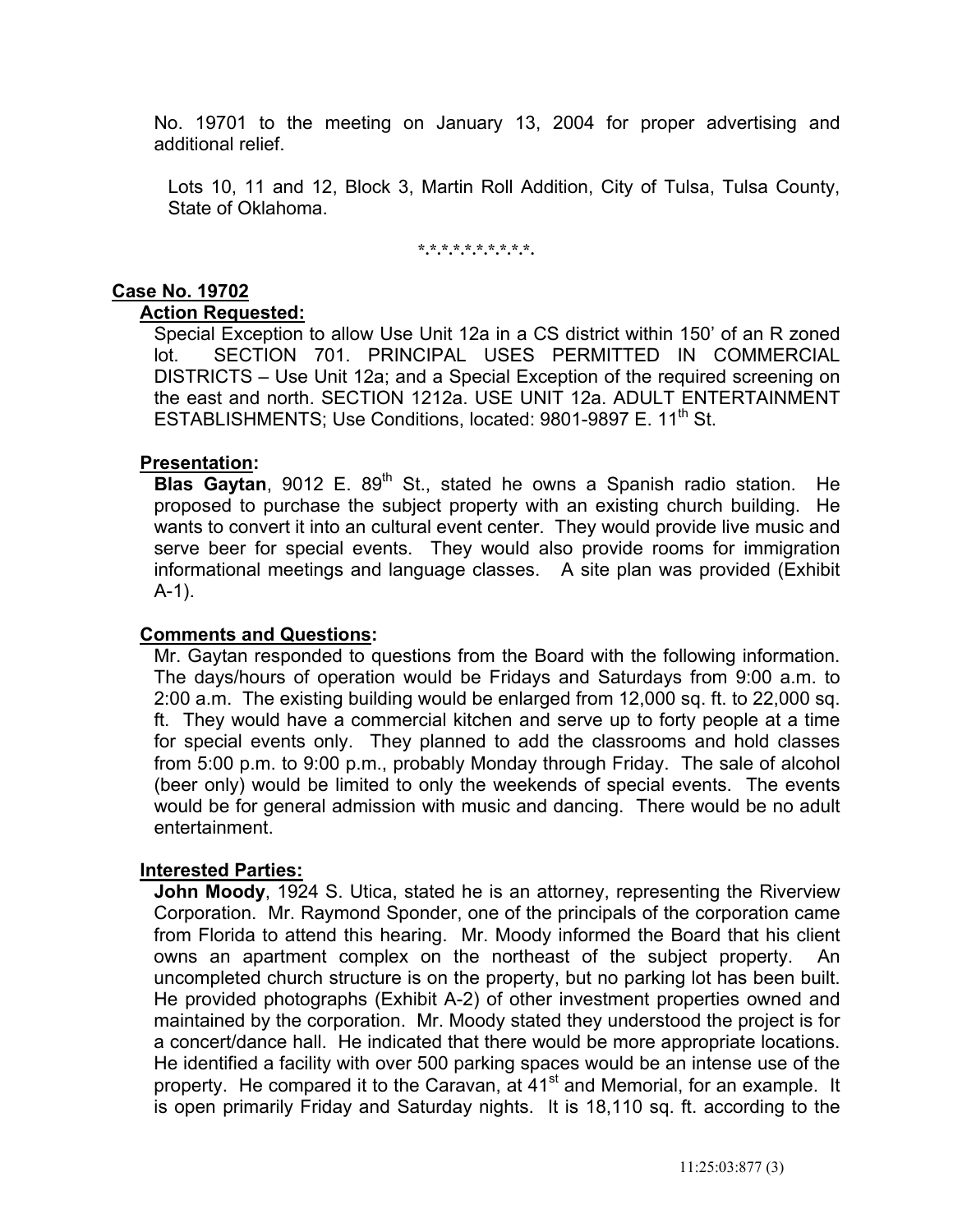County Assessor's office. The application project would be 44% larger than the Caravan. There is no screening and the application requests a special exception of the required screening. He pointed out there would be noise and lights from the parking lot; late hours of operation; it abuts church property, and residential properties. His client would not object to a Use Unit 5 for a community center. He submitted photographs of single-family residential property in the area (Exhibit A-2).

**Raymond Sponder**, 6548 NW 13<sup>th</sup> Ct., Plantation, Florida, stated he represented the owners of the subject property, which they have owned for twelve years. They have owned another property in Tulsa for six years. They do not sell their investment property projects.

 Mr. White commented the Board received letters (Exhibit A-3) from Councilor Art Justis, City District 6, and Representative Mary Easley, State House District 78, in opposition to the application.

 A sign-in sheet was distributed for signatures of those in opposition, but do not wish to speak, for the record.

 **Councilor David Patrick**, stated he represented himself and Councilor Art Justis in opposition to this application. He considered the use is too intense for the close proximity to the church and residential neighborhood. He pointed out the lack of buffer or green space. He also stated it would be an inappropriate use of this property, being incompatible with the surrounding uses.

**Dr. Preston L. Nix**, 14005 E. 88<sup>th</sup> St., Owasso, Oklahoma, read a letter (Exhibit A-3) regarding the moral aspect of the proposed project. He stated this was on behalf of the 3,000 members of the Eastwood Baptist Church, as well as neighbors in the surrounding community to oppose the application. The letter mentioned items including: the close proximity to their church school; the activities on the property would not enhance but possibly erode the dignity and morals of those who participate; the existing liquor store and sports bar that contribute to the danger of drunk drivers in their vicinity on  $11<sup>th</sup>$  Street; and a request for this application to be denied.

**Teresa Buchert**, 542 S. 127<sup>th</sup> E. Ave., stated she had several issues. She commented there is already a facility at  $22<sup>nd</sup>$  and Garnett to hold English as a Second Language classes. They celebrate the Hispanic holidays and are actively taking part in the community. Ms. Buchert mentioned this is a flood prone area with a creek running through. She stated that she did not hear any mention of a water detention facility. Mr. Dunham informed her that the applicant would have to deal with those issues with the City of Tulsa, but the Board could not consider those matters. She replied there is not enough space in this area to meet those needs. Ms. Buchert stated she is a member of the Route 66 Consortium, and a founder of the design team. They are working on the Vision 2025 development of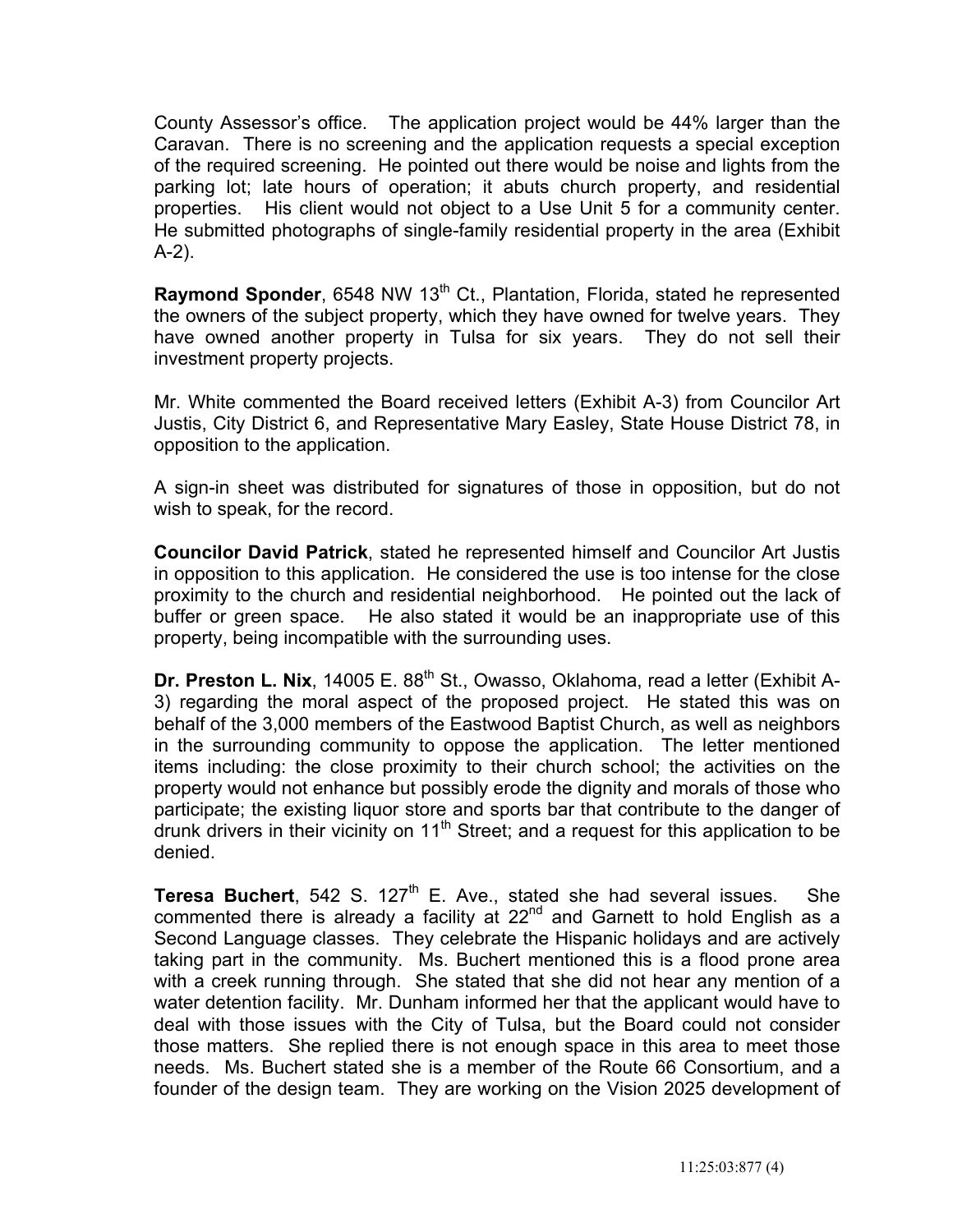the entire Route 66 project. She did not consider this application to be compatible with the Route 66 project.

**Norma Cates**, 9912 E. 7<sup>th</sup> St., stated she represented herself and some neighbors, who signed a petition (Exhibit A-4). She was not opposed to a cultural center but objected to an adult entertainment/night hall facility.

 **Mark Neeler**, 701 S. Mingo Rd, pastor of the Wesleyan Church, stated they would welcome a cultural event center, but object an adult entertainment facility.

# **Applicant's Rebuttal**:

 Mr. Gaytan stated he understood the objections that were made. He added he just wanted to provide this project to the community.

## **Board Action:**

On **Motion** of **Dunham**, the Board voted 5-0-0 (White, Dunham, Turnbo, Perkins, Stephens "aye"; no "nays"; no "abstentions"; no "absences") to **DENY** a *Special*  **Exception** to allow Use Unit 12a in a CS district within 150' of an R zoned lot; and a *Special Exception* of the required screening on the east and north, finding it would not be in harmony with the spirit and intent of the Code, and would be injurious to the neighborhood or otherwise detrimental to the public welfare, on the following described property:

 A part of the SW/4 SW/4 of Section 6, T-19-N, R-14-E of the IBM, City of Tulsa, Tulsa County, State of Oklahoma, and more particularly described as follows, towit: Beg. at a point 26' N and 1,491.66' W of the SE/c of the SW/4 of said Section 6; thence in a Nly direction 1,294.00'; thence in a Wly direction 658.80'; thence in a Sly direction 1,294.00'; thence in an Ely direction parallel to and 26.00' N of the Section line a distance of 660.00' to the point and place of beginning; Subject to Easement dated April 29, 1955, granted to the County of Tulsa, State of Oklahoma, covering the following described property: Beg. at a point 26.00' N and 1,491.66' W of the SE/c of the SW/4 of Section 6, T-19-N, R-14-E, Tulsa County, Oklahoma, thence N a distance of 39' to a point; thence W and parallel to the S line of said Section 6 a distance of 182.00'; thence N 10.00' to a point W and parallel to the S line of said Section 6, a distance of 353.92' to a point; thence N a distance of 16.00' to a point; thence W and parallel to the S line of said Section 6, a distance of 82.00' to a point; thence S a distance of 16.00' to a point; thence W and parallel to the S line of said Section 6, a distance of 44.08' to a point; thence S a distance of 49.00' to a point; thence E and parallel to the S line of said Section 6, a distance of 660.00' to the POB, and being located in a CS zoned district.

**\*.\*.\*.\*.\*.\*.\*.\*.\*.\*.**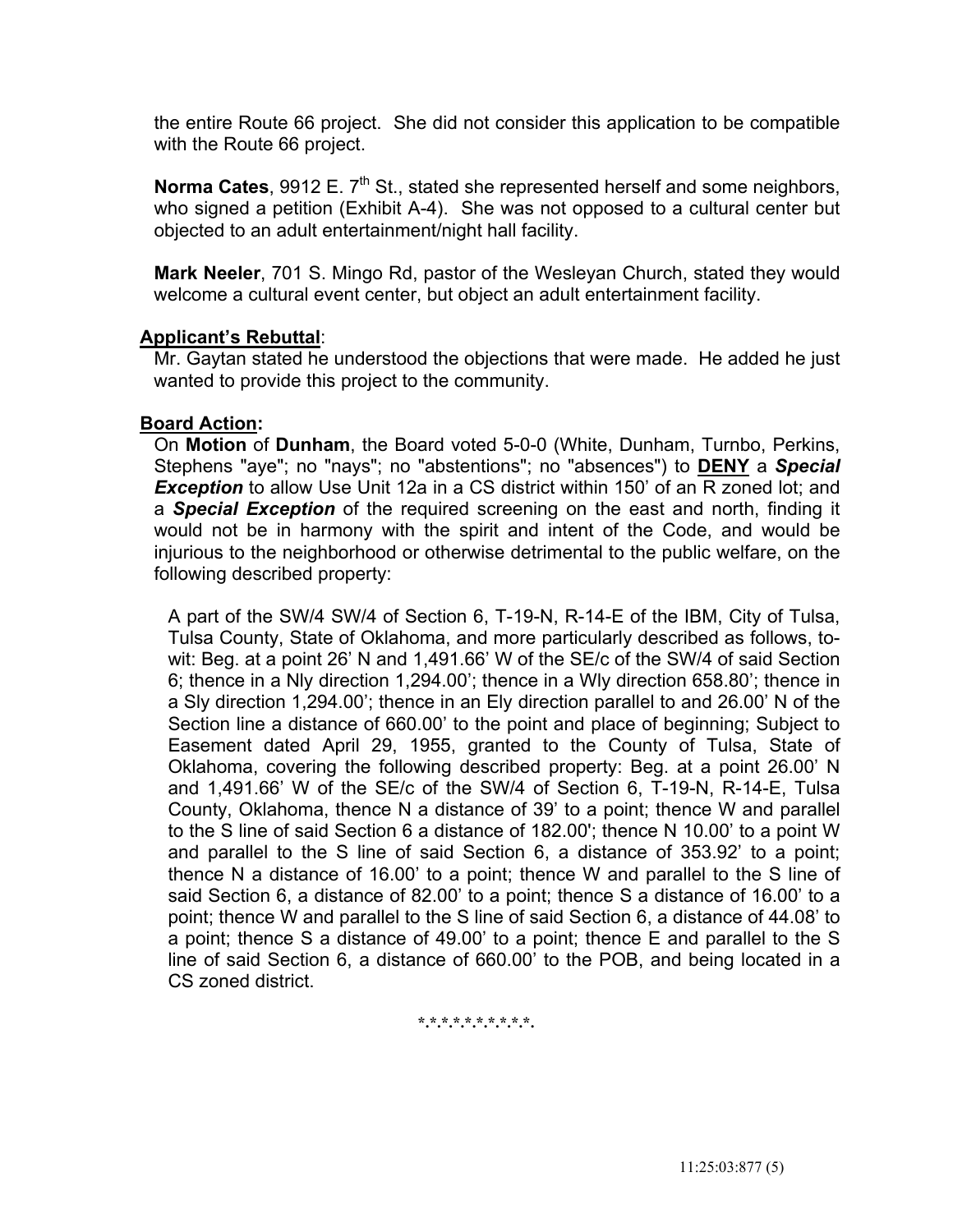# **Case No. 19703**

# **Action Requested:**

 Variance of the allowable size for an accessory building from 500 square feet to 1,685.2 square feet. SECTION 402.B.1.d. ACCESSORY USES IN RESIDENTIAL DISTRICTS, Accessory Use Conditions, located: 14567 E. 13<sup>th</sup> St.

# **Presentation:**

**Fred Pearce**, 14567 E. 13<sup>th</sup> St., stated he proposed to construct an addition to the existing accessory building. It would be strictly for a hobby shop and personal use and no commercial use. He indicated the neighbors would not be able to see the addition.

# **Comments and Questions:**

 Ms. Turnbo asked what kind of shop. Mr. Pearce replied he wanted to work on hobbies, cars and motorcycles he owns mainly on weekends. Ms. Perkins asked for a hardship. Mr. Pearce could not provide a hardship.

# **Interested Parties:**

James Mautino, 14628 E. 12<sup>th</sup>, stated he is on the Board of the Tower Heights Association. He stated that Mrs. Neeley was present, and she lives just north abutting the subject property. She has expressed concern that he wants to add on in closer proximity to her property line. He submitted photographs (Exhibit B-1) of the existing building and home. He suggested other options, such as adding onto the one-car garage attached to his home.

# **Applicant's Rebuttal**:

 Mr. Pearce stated he has lived there for ten years and has proven to be a quiet neighbor. He assured the Board there will be no commercial use. Mr. White asked if the access would be through the front of the existing building, to which he replied in the affirmative. He considered placing one door on the side to use for his lawn equipment. Mr. Pearce told the Board that a large portable building and bushes on the neighbors properties that block the view so they would not be able to see his building.

## **Comments and Questions**:

 Ms. Turnbo stated she could not find a hardship. She also pointed out that the staff could not find a building permit had been issued for the existing large accessory building. Mr. White asked Mr. Romig if they could approve the existing accessory building. Mr. Romig stated it is less square footage than was requested and the Board could approve the existing building.

## **Board Action:**

On **Motion** of **Dunham**, the Board voted 5-0-0 (White, Dunham, Turnbo, Perkins, Stephens "aye"; no "nays"; no "abstentions"; no "absences") to **DENY** a *Variance* of the allowable size for an accessory building from 500 square feet to 1,685.2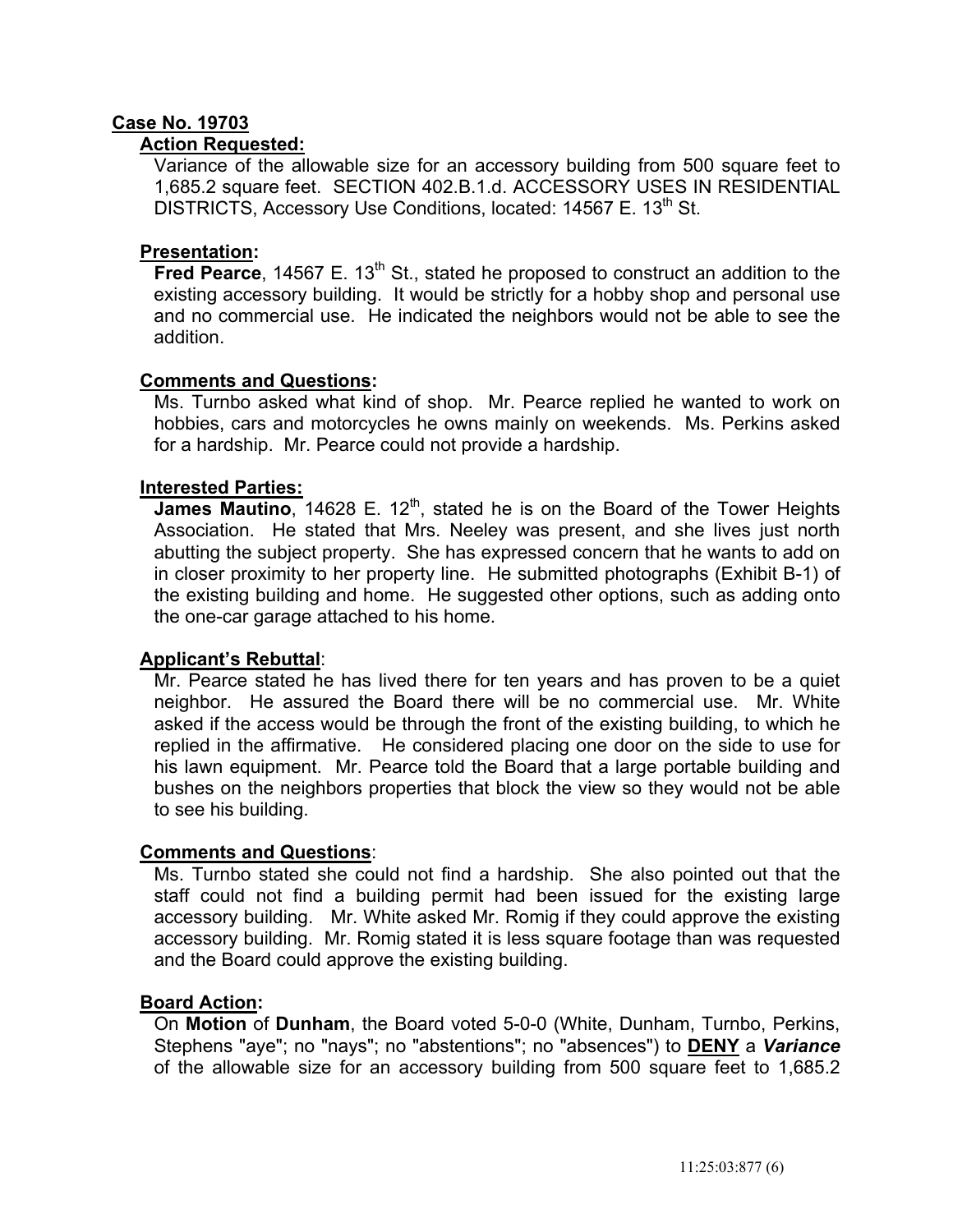square feet; and instead **APPROVE** the existing 1,072.4 sq. ft. accessory building, finding lack of a hardship, on the following described property:

Lot 13, Block 4, Carol Acres, City of Tulsa, Tulsa County, State of Oklahoma.

#### **\*.\*.\*.\*.\*.\*.\*.\*.\*.\*.**

# **Case No. 19704**

# **Action Requested:**

 Variance to permit a detached accessory building to extend into the front yard setback. SECTION 402.B. ACCESSORY USES IN RESIDENTIAL DISTRICTS, Accessory Use Conditions – Use Unit 6; a Variance of required 15' side yard to 0' to permit a carport. SECTION 403.A.5. BULK AND AREA REQUIREMENTS IN THE RESIDENTIAL DISTRICTS; and a Variance to permit parking of an RV within the required front and side yards. SECTION 402.B.7.a. ACCESSORY USES IN RESIDENTIAL DISTRICTS, Accessory Use Conditions, located: 105 S. 169<sup>th</sup> E. Ave.

# **Presentation:**

**William J. Yankee**, 105 S. 169<sup>th</sup> E. Ave., proposed to park their motor home on their property. He informed the Board that they have experienced vandalism of their motor home on commercial storage lots. They are on a corner lot and they considered parking in the back yard, but they would have to remove several large trees. There is also a storm drain in the way that has occasionally flooded. They contacted three of the neighbors and they were in support.

## **Comments and Questions:**

 Mr. Dunham commented there are numerous carports in the neighborhood and several more objectionable problems.

# **Interested Parties:**

There were no interested parties present who wished to speak.

# **Board Action:**

 On **Motion** of **Dunham**, the Board voted 3-2-0 (White, Dunham, Stephens "aye"; Turnbo, Perkins "nay"; no "abstentions"; no "absences") to **APPROVE** a *Variance* to permit a detached accessory building to extend into the front yard setback; a *Variance* of required 15' side yard to 0' to permit a carport; and a *Variance* to permit parking of an RV within the required front and side yards, with conditions: the side walls extend down no further than 8' above the ground level, per plan, finding the hardship: there is no place to park in the back yard with the drainage problems and the existing trees; it is at the end of a dead end street with a vacant field abutting the subject property; and numerous other carports in the neighborhood, on the following described property:

 Lot 1, Block 1, Rose Dew Addition, City of Tulsa, Tulsa County, State of Oklahoma.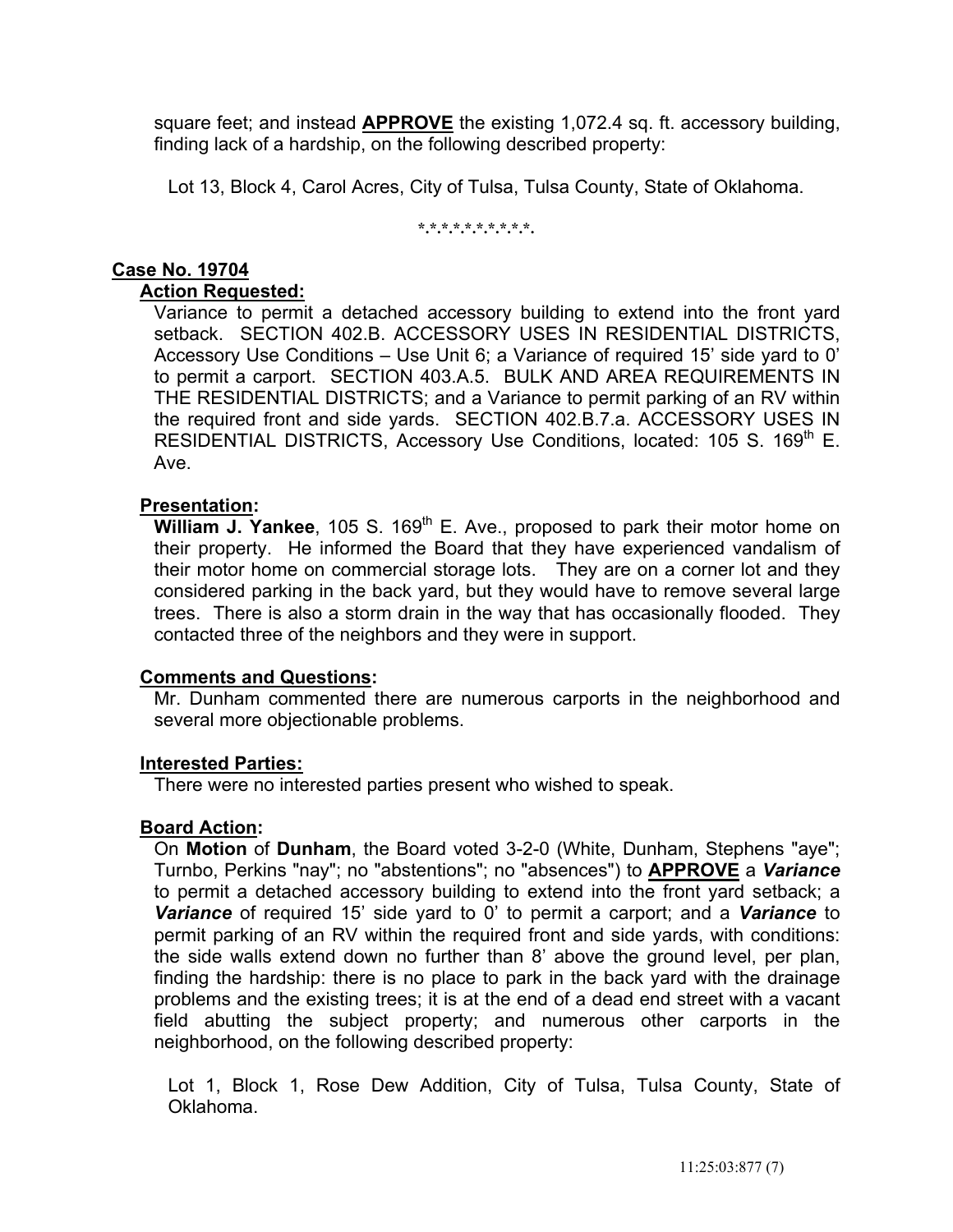#### **\*.\*.\*.\*.\*.\*.\*.\*.\*.\*.**

## **Case No. 19705**

# **Action Requested:**

 Special Exception to allow an accessory building on a lot other than where principle structure is. SECTION 402.B. ACCESSORY USES IN RESIDENTIAL DISTRICTS, Accessory Use Conditions; and a Variance of allowable 500 square feet to 746 square feet in the aggregate on Tract 2. SECTION 210. YARDS, located: 7919 S. Yukon.

## **Presentation:**

 **Orville Marion Sanders, Jr**., 7919 S. Yukon, stated he has a two and one-half acre tract and would like to obtain a lot split. He lives on Tract 3 and he wants to build a house for his daughter on Tract 2. He has insulated storage buildings on the property. A site plan was provided (Exhibit E-1).

### **Comments and Questions:**

 Ms. Perkins asked when he planned to begin construction of the house. He replied they would begin construction by January. He will maintain ownership of all the property.

### **Interested Parties:**

There were no interested parties present who wished to speak.

## **Board Action:**

 On **Motion** of **Dunham**, the Board voted 5-0-0 (White, Dunham, Turnbo, Perkins, Stephens "aye"; no "nays"; no "abstentions"; no "absences") to **APPROVE** a **Special Exception** to allow an accessory building on a lot other than where principle structure is; and a *Variance* of allowable 500 square feet to 746 square feet in the aggregate on Tract 2, per plan, on condition, a single-family residence construction begin within the next six months from this date on Tract 2, on the following described property:

 The NW/4 SW/4 SE/4 SE/4 of Section 10, T-18-N, R-12-E of the IBM, City of Tulsa, Tulsa County, State of Oklahoma, being also described as a tract of land commencing at the NW/c NW/4 SW/4 SE/4 SE/4 of said Section 10, thence E 330.89', thence S 331.33', thence W 330.91', thence N 331.29' to the POB, subject to the W 25.00' for roadway purposes.

**\*.\*.\*.\*.\*.\*.\*.\*.\*.\*.** 

### **Case No. 19707**

# **Action Requested:**

 Variance of the required 60' lot width to 50' for Lot-split (#19616). SECTION 403. BULK AND AREA REQUIREMENTS IN THE RESIDENTIAL DISTRICTS, located: 1531 & 1527 N. Xanthus Ave.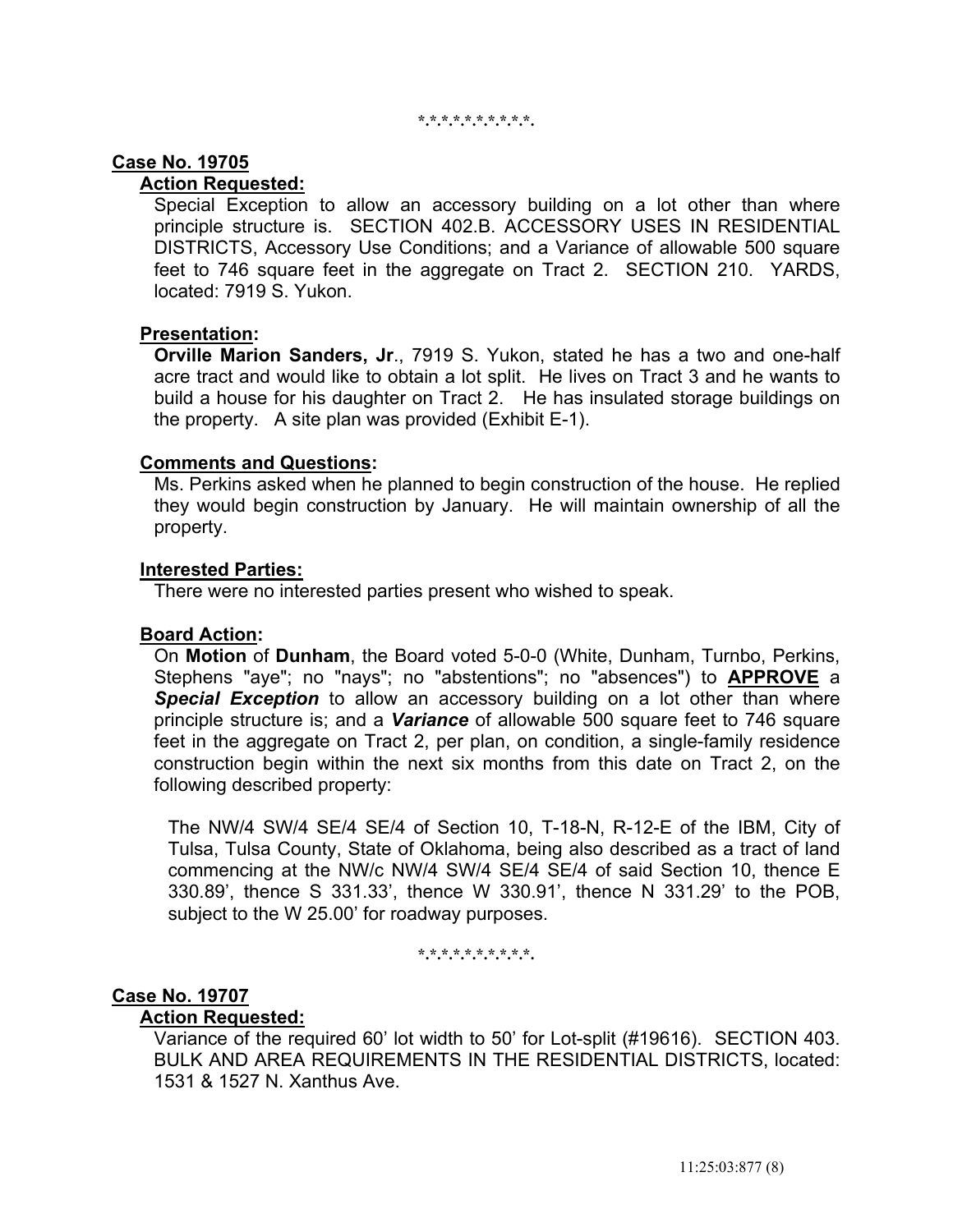# **Presentation:**

 **Stephanie Baker**, 1511 N. Xanthus, stated that her mother bought the south half of Lot 17. Ms. Baker was attempting to purchase the north half, but was informed there was never a legal lot split.

## **Interested Parties:**

There were no interested parties present who wished to speak.

# **Board Action:**

 On **Motion** of **Dunham**, the Board voted 5-0-0 (White, Dunham, Turnbo, Perkins, Stephens "aye"; no "nays"; no "abstentions"; no "absences") to **APPROVE** a *Variance* of the required 60' lot width to 50' for Lot-split (#19616), to correct an existing condition; and there will be no additions or changes to the existing structure, on the following described property:

 Lot 17, Block 2, Kinloch Park Addition, City of Tulsa, Tulsa County, State of Oklahoma.

**\*.\*.\*.\*.\*.\*.\*.\*.\*.\*.** 

# **Case No. 19708**

# **Action Requested:**

 Variance to remove landscape requirement of 15% of street yard to 0% to permit a new building with required parking in the street yard. SECTION 1002.A.1. LANDSCAPE REQUIREMENTS, located: 10311 E. 48<sup>th</sup> St. S.

## **Presentation:**

**Carolyn Pinc**, 10324 E. 47<sup>th</sup> Pl., stated she is the construction manager for Mr. Crowl. They plan to build an addition to Oklahoma Mobile Concrete. It is located at a dead end street, backing up to US 169 Highway. This addition is for extra storage for equipment and one vehicle in the warehouse building. There is minimal parking and turn around space available. They want to maintain a uniform appearance across the face of the building.

## **Interested Parties:**

**Tom Sewal, 4809 S. 101<sup>st</sup>, owns property one block away on the same street. He** objects to the application, as he has improved his own property per the code requirements. Since then the neighboring property owners have been improving their properties to meet the zoning code standards. He expressed concern that this would set a precedent to the detriment of the area. He added that the applicant already uses the city street for parking. He asked the Board not to allow this expansion.

Photographs and a letter of opposition were submitted (Exhibits C-1 and C-2).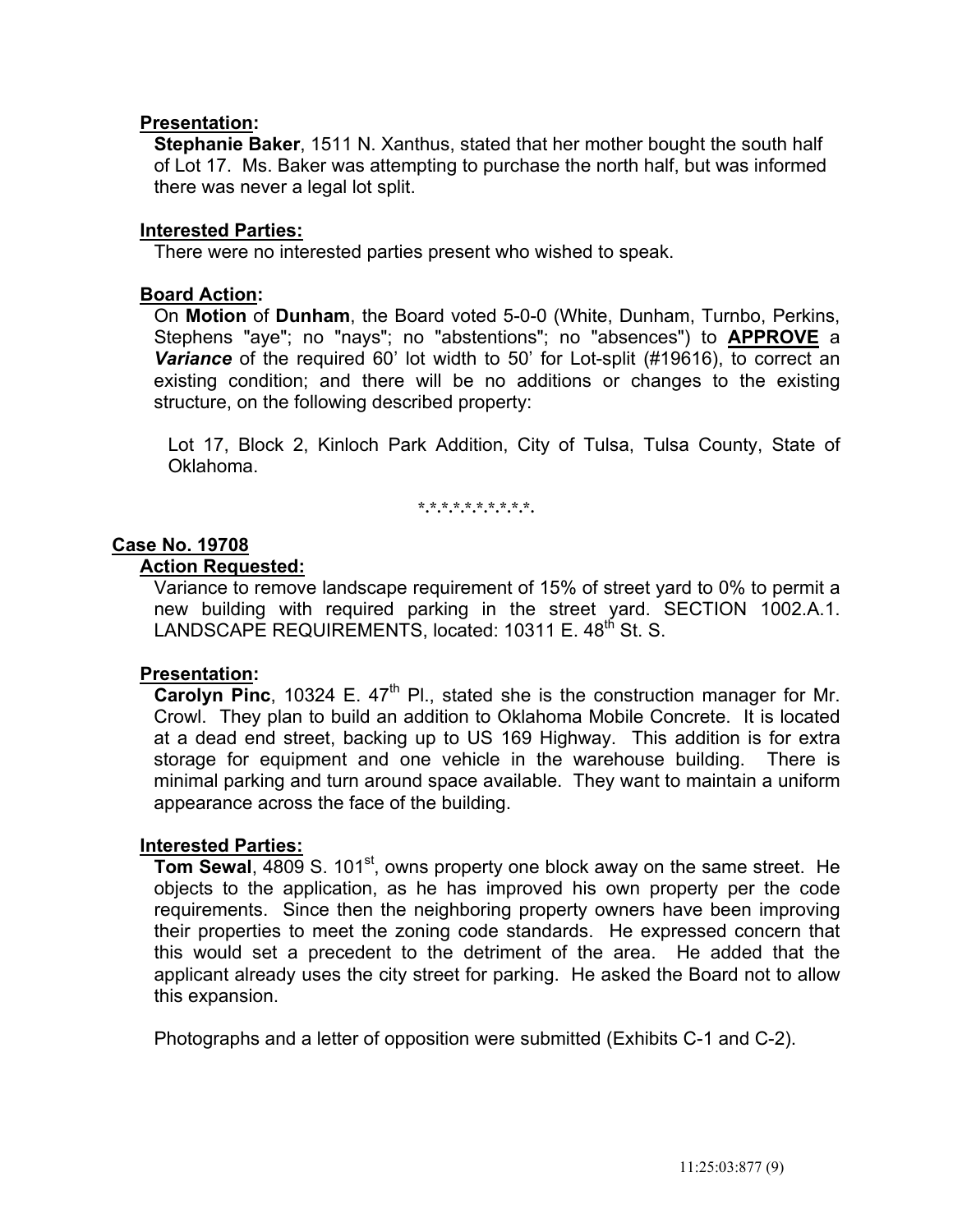# **Applicant's Rebuttal**:

 Ms. Pinc informed the Board that they have already made improvements to the property and this project would be a further improvement.

# **Comments and Questions:**

 Ms. Perkins asked for a hardship. Ms. Pinc replied the dead end is the hardship, and they need the additional space for parking. Mr. White noted the application is for the entire lot. He added that if the Board was inclined to deny, then the landscape requirements would become effective for the vacant lot, existing building and the loading area.

## **Board Action:**

 On **Motion** of **Dunham**, the Board voted 5-0-0 (White, Dunham, Turnbo, Perkins, Stephens "aye"; no "nays"; no "abstentions"; no "absences") to **DENY** a *Variance* to remove landscape requirement of 15% of street yard to 0% to permit a new building with required parking in the street yard, finding a lack of hardship, on the following described property:

 Lots 17, 18, 19, 20, 21, 22, 23, 24, Block 31, Town of Alsuma, City of Tulsa, Tulsa County, State of Oklahoma.

**\*.\*.\*.\*.\*.\*.\*.\*.\*.\*.** 

## **Case No. 19709**

### **Action Requested:**

 Special Exception to permit Use Unit 17 uses in a CS zoned district. SECTION 701. PRINCIPAL USES PERMITTED IN COMMERCIAL DISTRICTS – Use Unit 17; a Variance of setback from an R district from 12' to 0' to permit a building at the property line. (This is as shown on the site plan, an alternate request could be to reduce the setback from 12' to 5'). Use Unit 17 SECTION 703. BULK AND AREA REQUIREMENTS IN THE COMMERCIAL DISTRICTS; and a Variance of required screening from an R district, Section 1217.C. SECTION 1217.C. USE UNIT 17. AUTOMOTIVE AND ALLIED ACTIVITIES, Use Conditions, located: NW/c E. 11<sup>th</sup> St.  $8 \text{ S}$ . 107<sup>th</sup> E. Ave.

## **Presentation:**

**Carolyn Pinc**, 10324 E. 47<sup>th</sup> Pl., stated she represented Crowl Real Estate Development. This is a corner lot with 25' required setbacks on two sides, and a 10' utility easement on the west. The lot is about three feet higher than the land to the north. She stated they would like to change the request to build on the property line to build a little more than five feet off the property line. They planned to construct a retaining wall. There is a radiator shop to the east, a Mercedes repair, and a auto repair shop in the area.

## **Interested Parties:**

James Mautino, 14628 E. 12<sup>th</sup> St., stated he is on the Board of Tower Heights Neighborhood Association. He stated the history of another such application and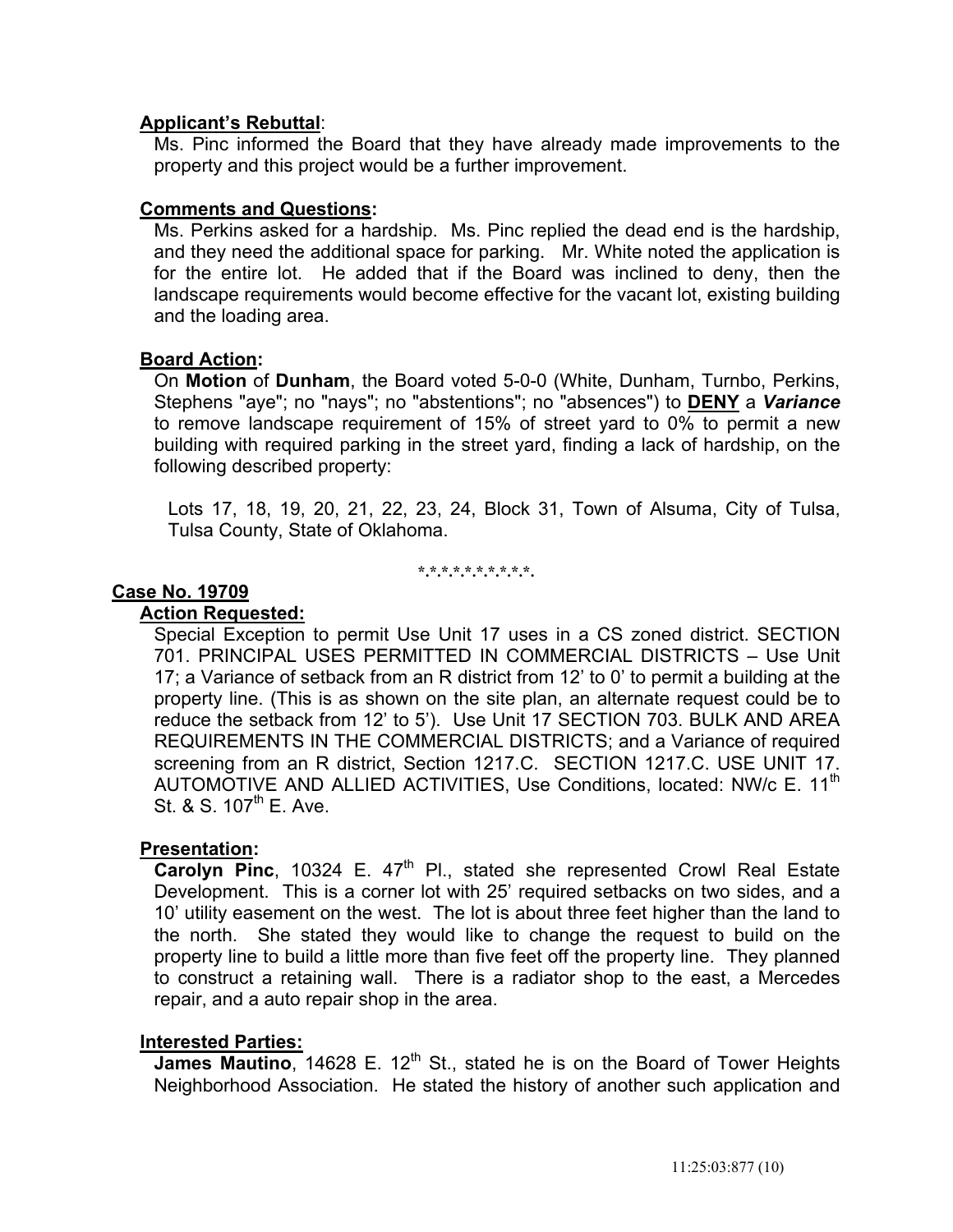reminded the Board that Use Unit 17 tends to expand into other unappealing uses. He submitted photographs (Exhibit D-1).

**Teresa Buchert**, 542 S. 127<sup>th</sup> E. Ave., stated the neighborhood has worked hard to improve and she felt this project would be detrimental.

# **Applicant's Rebuttal**:

 Ms. Pinc responded they are aware of the Route 66 project. They intend to keep a well maintained property in this location. They have no intentions to allow unsightly outside storage.

## **Comments and Questions:**

 Ms. Turnbo stated she could not vote for a variance for an auto shop down to 5' of residential property, or for a variance of the screening to the residential district. She could not find a hardship.

## **Board Action:**

 On **Motion** of **Dunham**, the Board voted 5-0-0 (White, Dunham, Turnbo, Perkins, Stephens "aye"; no "nays"; no "abstentions"; no "absences") to **DENY** a *Special Exception* to permit Use Unit 17 uses in a CS zoned district; a *Variance* of setback from an R district from 12' to 0' to permit a building at the property line. (This is as shown on the site plan, an alternate request could be to reduce the setback from 12' to 5'); and a *Variance* of required screening from an R district, Section 1217.C, finding it is an inappropriate use for cart blanc Use Unit 17 in this area, and finding lack of a hardship, on the following described property:

 Lot 2, Block 1, Heidler Park One, Resubdivision of Lot 12, Block 2, East Eleventh Park Subdivision, City of Tulsa, Tulsa County, State of Oklahoma, less and except the N 3.7' thereof.

**\*.\*.\*.\*.\*.\*.\*.\*.\*.\*.** 

## **Case No. 19710**

## **Action Requested:**

 Special Exception to add six new lines and antennae to an existing guyed communications tower; addition of radio base station equipment to an existing concrete pad. SECTION 301. PRINCIPAL USES PERMITTED IN THE AGRICULTURE DISTRICT – Use Unit 4, located: 16901 E. 41<sup>st</sup> St.

#### **Presentation:**

 **Greg Farris**, 6655 S. Lewis, Ste. 200, stated he represents Cricket Communications. This application is to add six new antennas to an existing guyed tower. There would not be any addition to the height of the tower. The property is zoned AG and is surrounded by AG. The topography and tree coverage or foliage has not changed from the original tower application. There will not be any major changes in the appearance of the tower design. There will not be any utility buildings, just radio equipment 6' x 4' on the existing pad. No new ingress or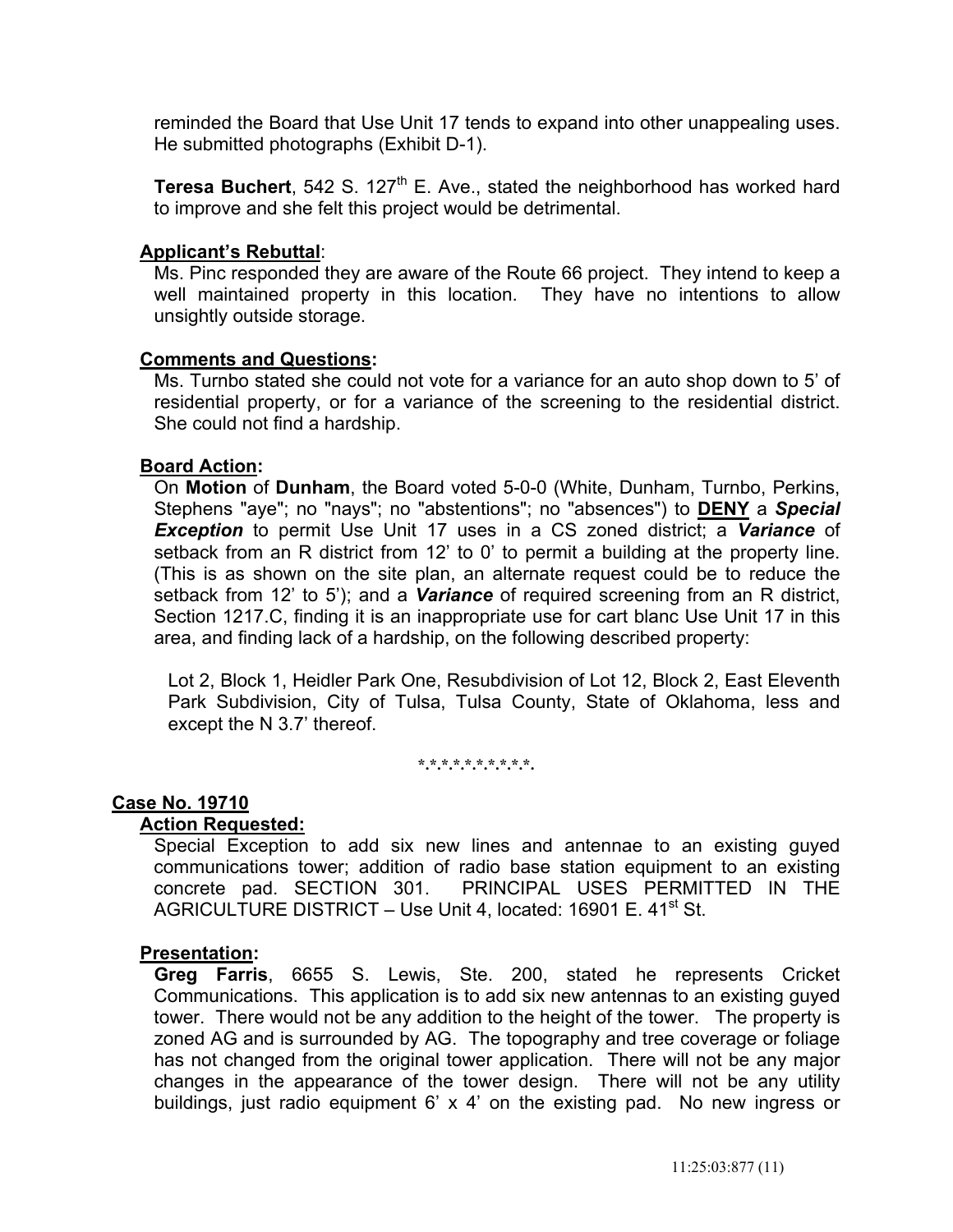egress will be added to the pad. This project is needed to meet the needs of their customers. A site plan was provided (Exhibit F-1).

# **Interested Parties:**

 **Trent Latshaw**, P. O. Box 691017, Tulsa, stated he owns an 80 acre tract that adjoins the subject property to the north. He expressed concern that he has had plans to build a home on the west end of his property, which will be about 600' away. He commented that the Broken Arrow City Limits are moving closer with new residential development.

# **Board Action:**

 On **Motion** of **Dunham**, the Board voted 5-0-0 (White, Dunham, Turnbo, Perkins, Stephens "aye"; no "nays"; no "abstentions"; no "absences") to **APPROVE** a **Special Exception** to add six new lines and antennae to an existing guyed communications tower; addition of radio base station equipment to an existing concrete pad, per plan, finding it meets all of the factors required, on the following described property:

 The E/2 SW/4 SE/4 of Section 23, T-19-N, R-14-E of the IBM, City of Tulsa, Tulsa County, State of Oklahoma.

**\*.\*.\*.\*.\*.\*.\*.\*.\*.\*.** 

# **Case No. 19711**

# **Action Requested:**

 Variance of required front building setback from 35' to 18' on South Columbia Place. SECTION 403. BULK AND AREA REQUIREMENTS IN THE RESIDENTIAL DISTRICTS, located: East 26<sup>th</sup> Place and South Columbia Place.

## **Presentation:**

**Jerry Ledford, Sr.**, 8118 E. 63<sup>rd</sup> St., stated a request for a variance of the building setback lines in the front yard. In the RS-1 district the zoning code requires a 35' building line but the subdivision was platted several years ago with a 25' building line. He stated that most of the houses were built with a 25' building line. There is a very unusual right-of-way that is considerably larger off of Columbia Ave. A site plan was provided (Exhibit G-1).

## **Interested Parties:**

**Jim Whitehead**, 2716 E. 26<sup>th</sup> Pl., stated this project would not improve the configuration of the neighborhood and asked that it be left as is.

# **Applicant's Rebuttal:**

 Mr. Ledford responded that the variance does not change the streetscape at all, but enhances it.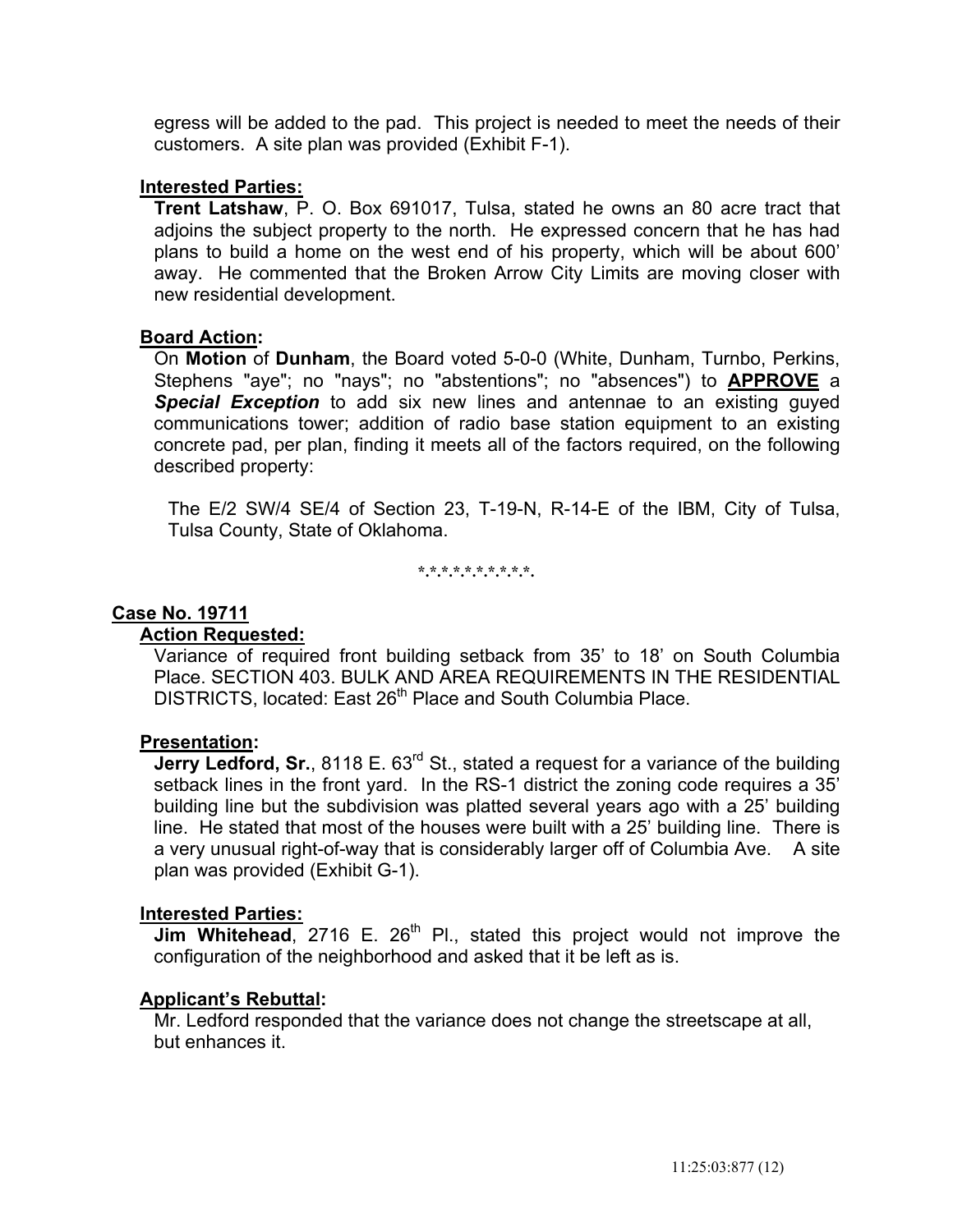# **Board Action:**

 On **Motion** of **Dunham**, the Board voted 5-0-0 (White, Dunham, Turnbo, Perkins, Stephens "aye"; no "nays"; no "abstentions"; no "absences") to **APPROVE** a *Variance* of required front building setback from 35' to 18' on South Columbia, per plan, finding the hardship to be the excessive right-of-way on South Columbia Place; and finding it will not cause substantial detriment to the public good or impair the purposes, spirit, and intent of the Code, or the Comprehensive Plan, on the following described property:

 A part of Lot 3 of the Resubdivision of Part of Lot 1, Block 5, Woody Crest, City of Tulsa, Tulsa County, State of Oklahoma, more particularly described as: Beg at the NE/c of Lot 3, thence Sly along the E line thereof a distance of 140.00' to a point; thence SWly along a line connecting to a point on the W line of Lot 4, that is 140.00' N of the SW/c thereof, a distance of 89.00' to a point; thence at a right angle, NWly 120.00' more or less, to a point on the N line of said lot 3; thence along the N line of said Lot 3, NEly a distance of 40.00' to a point; thence along a curve to the right with a radius of 91.40' and a central angle of 36deg-20'-14" a distance of 57.98' to a point; thence Ely a distance of 27.53' to the POB.

**\*.\*.\*.\*.\*.\*.\*.\*.\*.\*.** 

# **Mr. White recused himself from Case No. 19712.**

# **Case No. 19712**

# **Action Requested:**

 Special Exception to allow Use Unit 17 Automotive Repair and Painting in a CS zoned district. SECTION 401. PRINCIPAL USES PERMITTED IN RESIDENTIAL DISTRICTS – Use Unit 17; and a Variance of the required 300' distance from an R district for outside storage of cars. SECTION 1217.C.2. USE UNIT 17. AUTOMOTIVE AND ALLIED ACTIVITIES, Use Conditions, located: 10625 E. 31<sup>st</sup> St.

## **Presentation:**

**Tim Wolf**, 16110 S. 203<sup>rd</sup> E. Ave., Broken Arrow, Oklahoma, stated his request to the Board. He proposed to have an auto repair and a specialized paint booth (Viking Downdraft). They plan to construct a screening fence all the way around the building except the front office area.

## **Comments and Questions:**

 Mr. Dunham asked about the east side. Mr. Wolf replied not on the east because there won't be any traffic on that side of the building. Mr. Stephens asked if he plans for outside storage. Mr. Wolf replied that any outside storage would be for less than thirty days. Mr. Dunham asked if they plan to store anything at the rear of the east end of the building. Mr. Wolf stated his realtor indicated the neighboring property owner might be interested in purchasing that part of the property so they have made no plans for it. Mr. Dunham replied that he thought screening would be appropriate on the east also. Mr. Wolf stated that the west end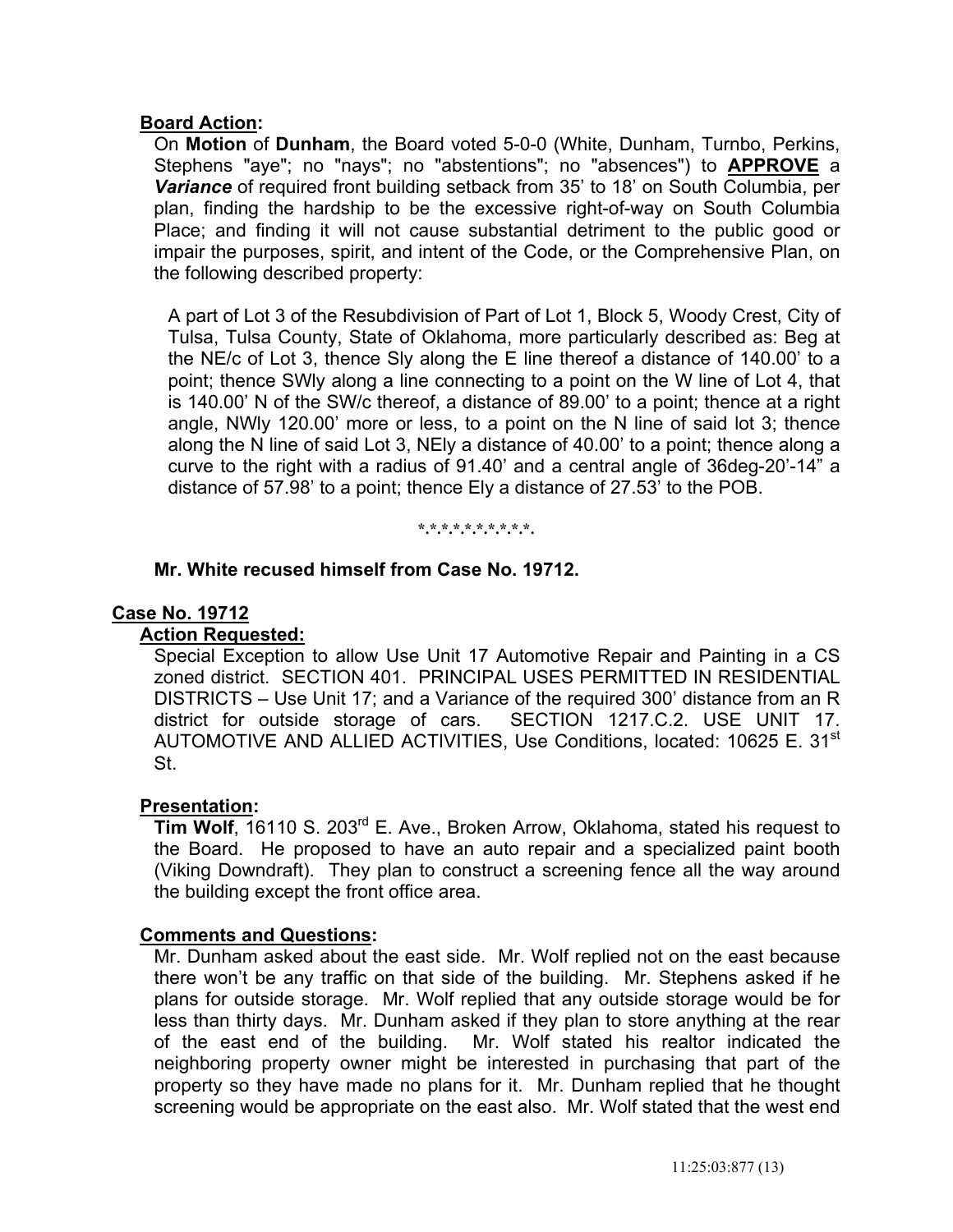of the building would have the most intensive use. Ms. Perkins asked about the location for storage of used parts. Mr. Wolf responded the scrap parts would be stored in an enclosed steel bin and would be picked up weekly by trash service. Ms. Turnbo asked about parking surface, to which Mr. Wolf replied the lot would be paved. Mr. Beach informed the applicant that the screening fence must be a solid fence, not chain link with slats.

 Mr. Stephens stated that no fence is going to fully screen the west side because of the elevation of the highway.

# **Interested Parties:**

There were no interested parties present who wished to speak.

# **Board Action:**

 On **Motion** of **Perkins**, the Board voted 4-0-1 (Dunham, Turnbo, Perkins, Stephens "aye"; no "nays"; no "abstentions"; White "absent") to **APPROVE** a *Special Exception* to allow Use Unit 17 Automotive Repair and Painting in a CS zoned district; and a *Variance* of the required 300' distance from an R district for outside storage of cars, with conditions: no inoperable vehicles stored for more than thirty days; no activity or storage on the east of the property; screening fence according to code on the west and north; scraps to be stored in a closed container and removed once per week; no other visible outside storage; specifically a Viking downdraft paint booth, per plan, finding the topography and creek between the residential district to be the hardship; and finding it will be in harmony with the spirit and intent of the Code, and will not be injurious to the neighborhood or otherwise detrimental to the public welfare, on the following described property:

 All of Lots 1 and 2, Block 1, Helen N. Commercial Center, City of Tulsa, Tulsa County, State of Oklahoma, less and except the following tracts, to-wit: A part of Lot 2, Beg. at the SE/c of Lot 1; thence N 165.00' to the NE/c of Lot 1; thence E to the NW/c of Lot 3; thence S along the W line of Lot 3, 165.00' to the SW/c of Lot 3; thence W along the Sly line of Lot 2, 190.00' to the SE/c of Lot 1 and POB AND less and except a part of Lot 2, Beg. at the NE/c of Lot 3, W along the N line to the NW/c of Lot 3; thence N to a point on the N line of Lot 2; thence E to the NE/c of Lot 2; thence SEly along the E line of Lot 2 to the POB AND less and except the S 20' of Lot 2.

**\*.\*.\*.\*.\*.\*.\*.\*.\*.\*.** 

## **Case No. 19713**

## **Action Requested:**

 Variance of the required average lot width from 50' to 22.63'. SECTION 403. BULK AND AREA REQUIREMENTS IN THE RESIDENTIAL DISTRICTS – Use Unit 6; a Variance of the lot area from 5,500 square feet to 3,010.7 square feet. SECTION 403. BULK AND AREA REQUIREMENTS IN THE RESIDENTIAL DISTRICTS; and a Variance of the land area from 6,750 square feet to 3,675.7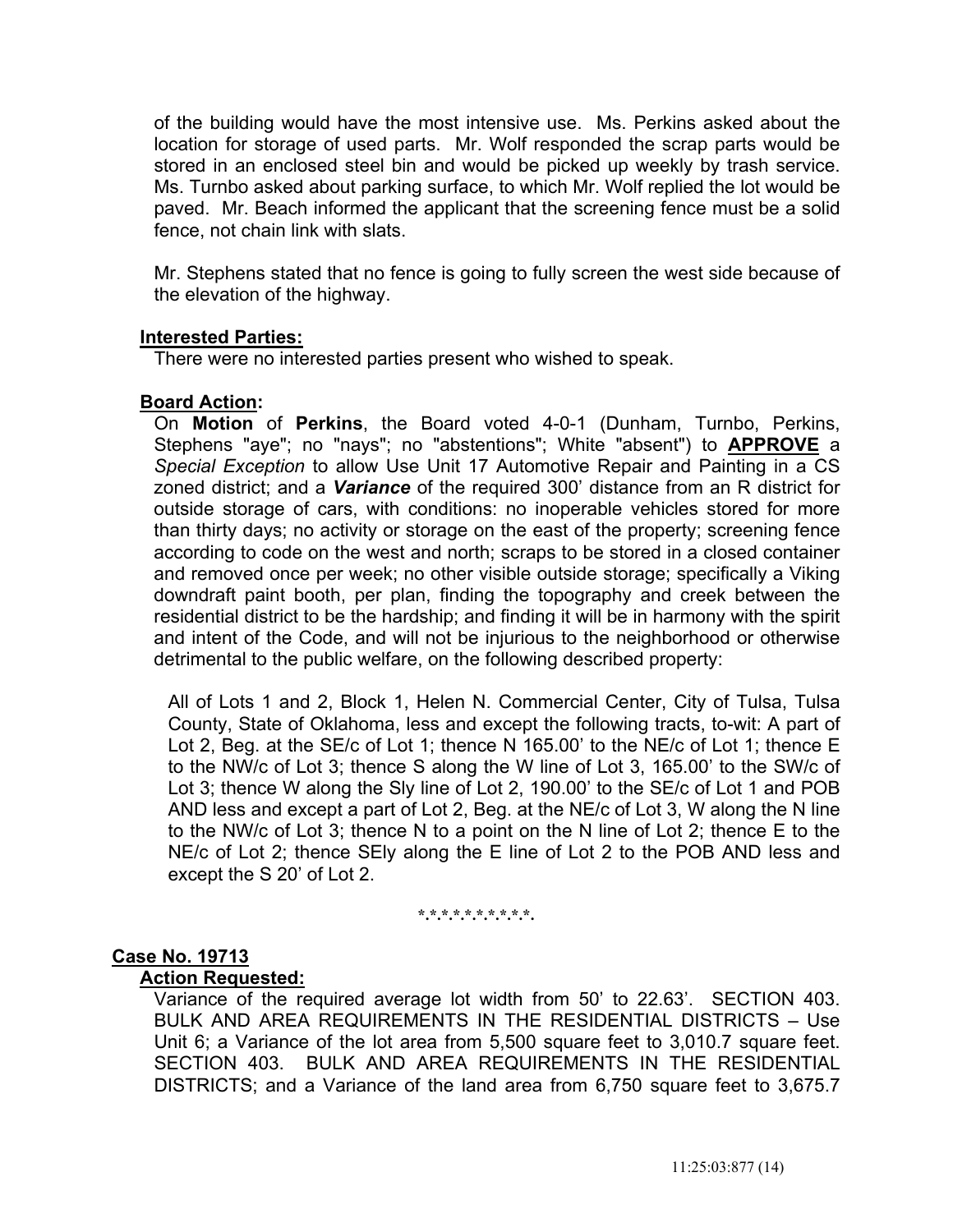square feet. SECTION 403. BULK AND AREA REQUIREMENTS IN THE RESIDENTIAL DISTRICTS, located: S. Lewis; NW/c E.  $4<sup>th</sup>$  St. – NW/c E.  $5<sup>th</sup>$  St.

# **Presentation:**

 **Monte McElroy**, 111 S. Greenwood, stated the Tulsa Development Authority has a contract with Washington group for new residential structures. They propose to split two lots and add a greenbelt along Lewis Avenue.

**Sam Rader**, 3310 E. 99<sup>th</sup> St., stated the greenbelt would be 25', which is the smallest lot. They propose to construct nine single-family homes. They want to split Lot 1, Block 1, and Lot 1, Block 2 into two lots each.

# **Interested Parties:**

**Juanita Melton**, 2317 and 2321 E.  $4<sup>th</sup>$  St., asked if the cul de sacs will remain the same. Mr. White replied that they will. She expressed concern for numerous people who use riding carts for mobility to the grocery store and around the neighborhood. She also expressed concern for parking for the new residences in the neighborhood. She was assured the homes would have garages and driveways.

## **Mr. Dunham out at 3:21 and returned at 3:24.**

# **Applicant's Rebuttal:**

 Mr. Rader stated the homes will have driveways and two-car garages; and there will be sidewalks to Lewis. Mr. Stephens asked the approximate square footage of the residences. Mr. Rader replied they would be around 1,100 to 1,400 sq. ft.

## **Board Action:**

 On **Motion** of **Dunham**, the Board voted 5-0-0 (White, Dunham, Turnbo, Perkins, Stephens "aye"; no "nays"; no "abstentions"; no "absences") to **APPROVE** a *Variance* of the required average lot width from 50' to 22.63'; a *Variance* of the lot area from 5,500 square feet to 3,010.7 square feet; and a *Variance* of the land area from 6,750 square feet to 3,675.7 square feet, per plan, finding the hardship is the greenbelt dedicated along Lewis Ave., finding the size of the remaining land makes the variances necessary; the integrity of the neighborhood will be maintained and improved and not detrimental to the area, on the following described property:

 Lot 1, Block 1; Lots 1 and 2, Block 2; and Lots 1 and 4, Block 3, Hillcrest Amended, City of Tulsa, Tulsa County, State of Oklahoma.

**\*.\*.\*.\*.\*.\*.\*.\*.\*.\*.**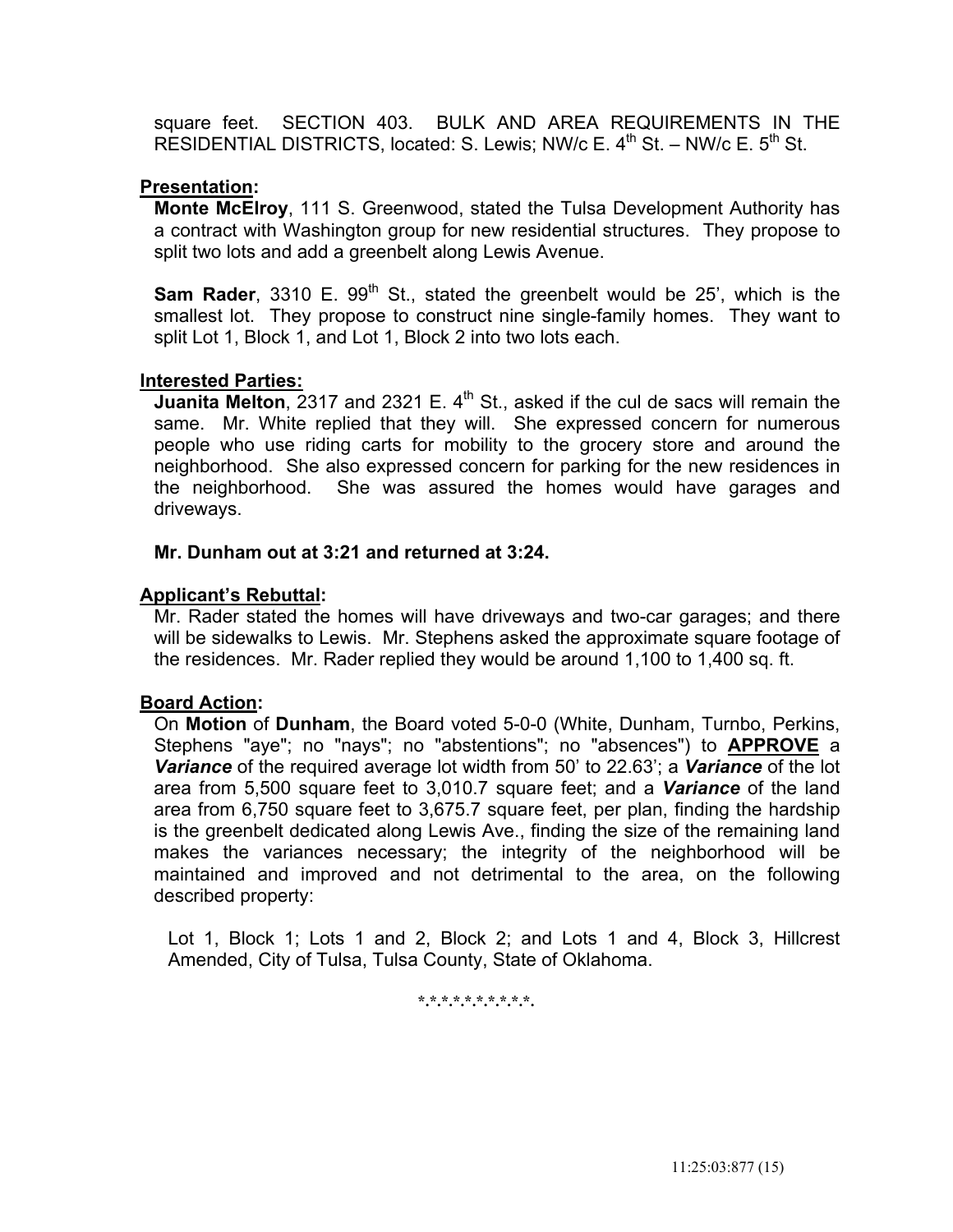# **Case No. 19714**

# **Action Requested:**

 Special Exception of the height limitation for a 4' fence in the front yard to 6'. SECTION 210.B.3. YARDS, Permitted Obstructions in Required Yards – Use Unit 6, located:  $1036 \text{ F}$ ,  $38^{\text{th}}$  Pl.

# **Presentation:**

**David Hollingsworth**, 1036 E. 38<sup>th</sup> Pl., proposed to build a six-foot fence to reflect the construction of the existing house. He requested six feet, brick and open to keep his dogs from getting out. A site plan was provided (Exhibit J-1).

## **Comments and Questions:**

Mr. White asked if he intended to build according to the drawing he submitted.

# **Interested Parties:**

Mr. White stated the Board received an e-mail from Nancy Apgar (Exhibit J-2) for the Brookside Neighborhood Association in support of the application as submitted.

# **Board Action:**

 On **Motion** of **Dunham**, the Board voted 5-0-0 (White, Dunham, Turnbo, Perkins, Stephens "aye"; no "nays"; no "abstentions"; no "absences") to **APPROVE** a *Special Exception* of the height limitation for a 4' fence in the front yard to 6', per plan, finding it will be in harmony with the spirit and intent of the Code, and will not be injurious to the neighborhood or otherwise detrimental to the public welfare, on the following described property:

 Lot 3 and 4, Niles, Re-subdivision, City of Tulsa, Tulsa County, State of Oklahoma.

**\*.\*.\*.\*.\*.\*.\*.\*.\*.\*.** 

## **Case No. 19715**

## **Action Requested:**

 Special Exception to allow an indoor law enforcement training facility and paintball facility in an IL district. SECTION 901. PRINCIPAL USES PERMITTED IN INDUSTRIAL DISTRICTS – Use Unit 19; and a Variance of required parking from 90 to 22 spaces. SECTION 1219.D. USE UNIT 19. HOTEL, MOTEL, AND RECREATION FACILITIES, located: 5563 S. 104<sup>th</sup> E. Ave.

# **Presentation:**

 **Gary Branz**, 1704 E. Tacoma Ct., Broken Arrow, Oklahoma, proposed to put in a law enforcement training facility and for paint ball games. The landlord has offered extra parking. He indicated that the two parking areas would be sufficient. He named several law enforcement departments in the area that want to use this indoor facility. They plan to subsidize the cost by opening the facility up to the public for paint ball. He submitted photographs (Exhibit K-2).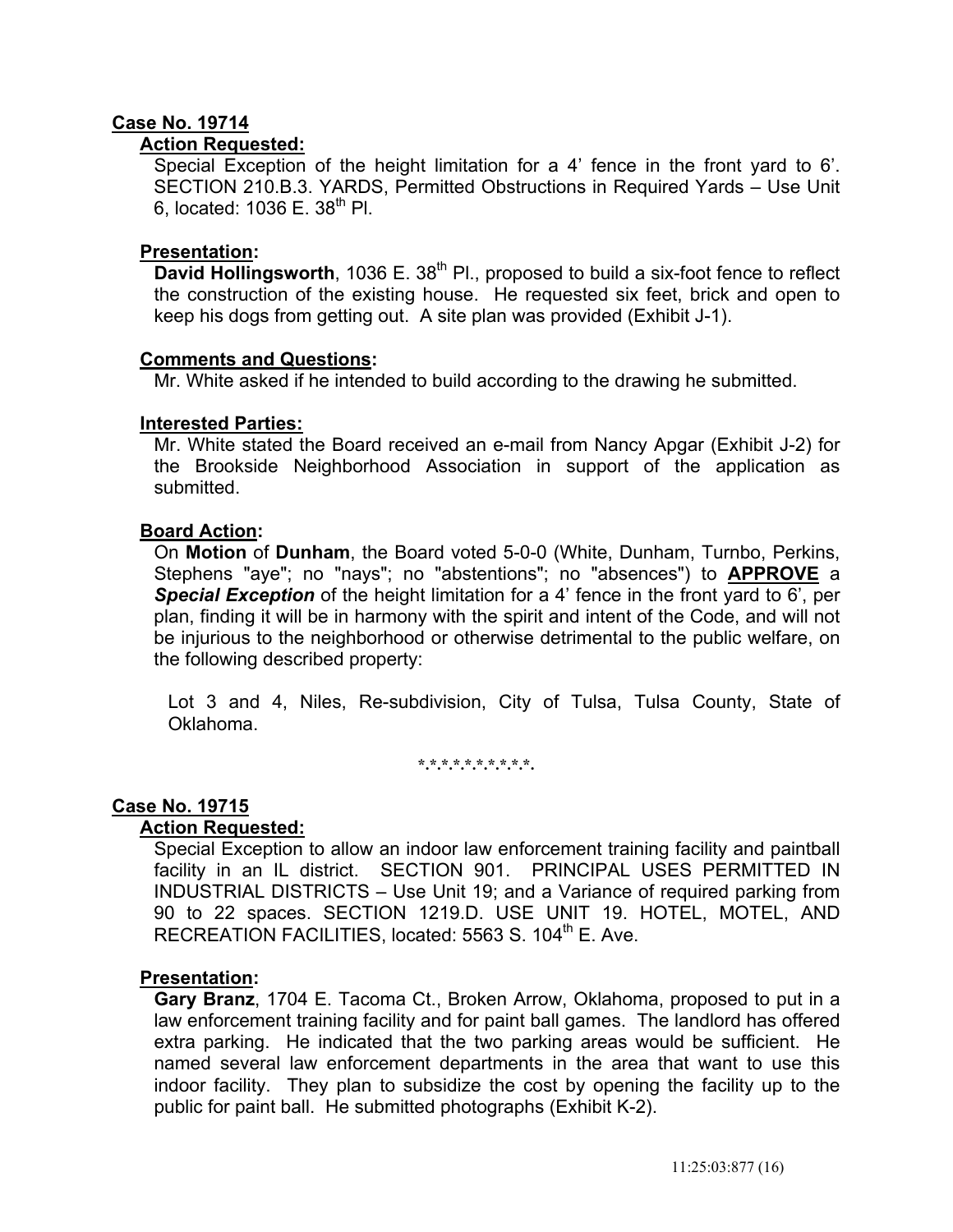# **Comments and Questions:**

 Ms. Perkins asked if they have a contract for the free use of the landlord's parking area. Mr. Branz replied that he does not have that in writing but he could get it for the Board. Ms. Turnbo asked if they have contracts with all of the law enforcement departments. He responded that he does not have contracts, but it is going to be for individuals and separate divisions of several departments. Ms. Perkins asked if there would be any live ammunition used at the facility. He assured her there would not be any live ammunition. The proposed hours of operation would be Tuesday through Thursday, 11:00 a.m. to 9:00 p.m.; Friday and Saturday, 11:00 a.m. to 10:00 p.m.; and Sunday, noon to 8:00 p.m. He indicated that during the weekdays it would be primarily law enforcement training and weekends for the public.

# **Interested Parties:**

**Paul Wilson, 2121 S. Columbia, Ste. 650, President of 21<sup>st</sup> Properties, Inc., stated** he owns properties to the south of the industrial district. He expressed concern about the way the facility is already being advertised on the website, telephone information and the sign on the building with more emphasis on the paint ball use than the law enforcement training. He questioned the hours of operation for holidays, spring break and when the Modern Bindery business is using the space. He pointed out there is minimal room in the rear for parking or accessibility. He considered the parking to be inadequate, especially when large trucks are going in and out of the area. He indicated it is not up to code for approval by the fire marshal.

**Terry Hunter**, 10325 E. 58<sup>th</sup> St., stated the same complaints regarding parking and limited access. He submitted a letter (Exhibit K-1). He considered the situation would be dangerous to customers and others using the industrial park.

 **Bob Luken**, 3405 S. Florence, stated he owns other property in the area. He leased to a soccer league and cited many problems from parking and plumbing to vandalism in his facility.

 **Don Casey**, 443 N. Choctaw, Skiatook, Oklahoma, provided a letter from the building owner directly to the west of the paint ball facility (Exhibit K-1) in support of the viewpoint expressed by Twenty-first Properties, Inc., in their letter dated November 21, 2003. They are concerned about truck deliveries and pick-up to their facility; and they asked for a denial of this application.

## **Applicant's Rebuttal:**

 Mr. Branz stated they would have off-duty law enforcement officers dedicated to security on the parking lots. He added that no street parking will be allowed.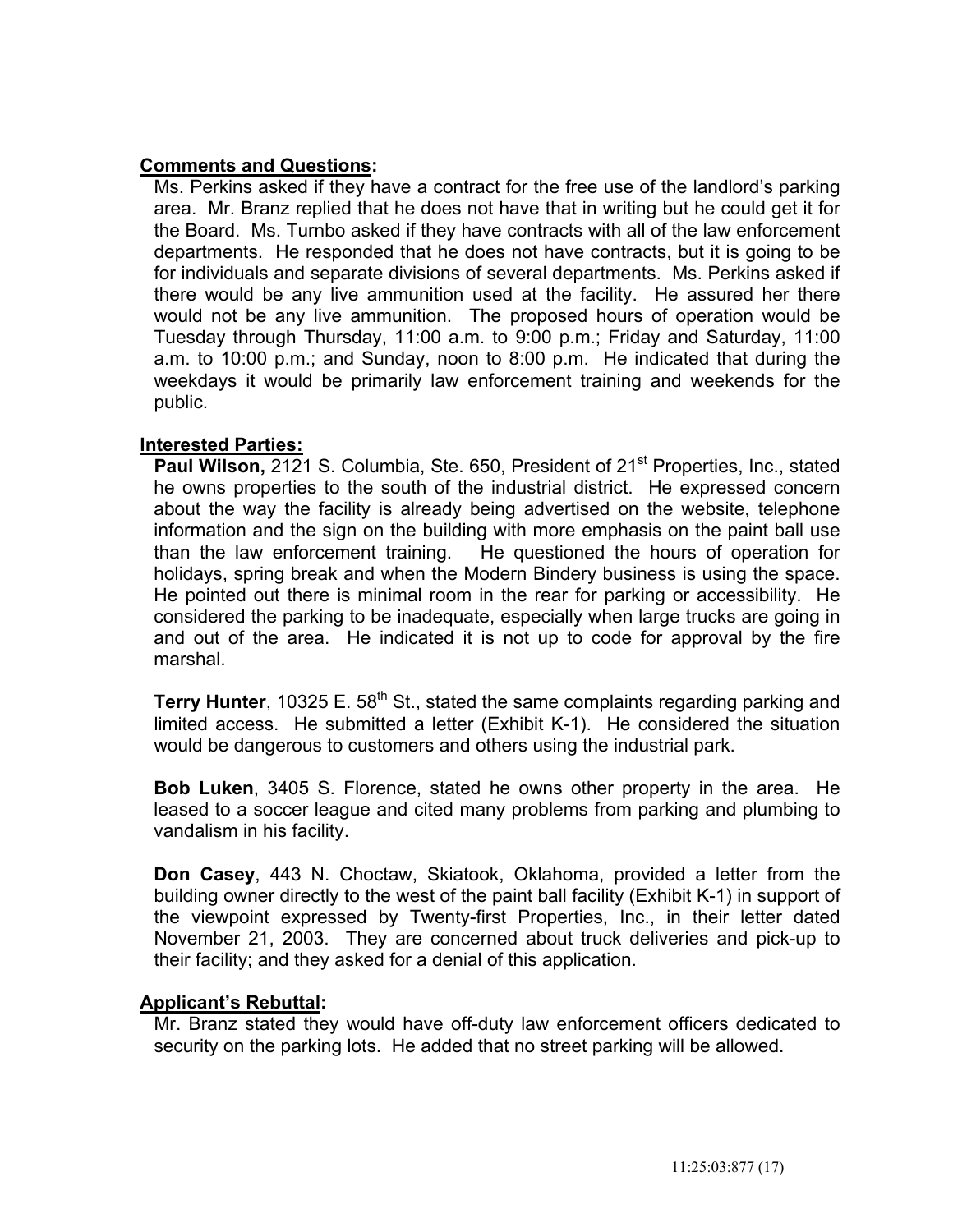**Thomas Murray**, 5546 E. 4<sup>th</sup> Terrace, indicated this would be very beneficial for the Tulsa area. He stated they would be able to apply out of state funds to the improvement of these industrial areas. He noted there are many vacancies in the industrial parks. He stated he has commitments from some officers over special law enforcement units to use the proposed facility.

# **Comments and Questions**:

 Ms. Turnbo questioned them about the number of people can use the facility at one time. Mr. Branz stated not more than 50 people at a time could be in there. She asked about the length of the games, to which he replied 10 to 20 minutes per game and teams may play three to four games in a row. He added they are limiting the age of players to 12 years and up. Ms. Turnbo asked about the division of age groups and Mr. Branz assured her they could divide the younger teams from the adults. She asked about public use during holidays, spring break, and summer time. It will be open to the public unless reserved for a law enforcement training.

# **Board Action:**

 On **Motion** of **Dunham**, the Board voted 5-0-0 (White, Dunham, Turnbo, Perkins, Stephens "aye"; no "nays"; no "abstentions"; no "absences") to **DENY** a *Special*  **Exception** to allow an indoor law enforcement training facility and paintball facility in an IL district; and a **Variance** of required parking from 90 to 22 spaces, finding lack of a hardship and that a paint ball facility is an inappropriate use in an industrial park, on the following described property:

 Lot 2, Block 18, Tulsa Southeast Industrial District, City of Tulsa, Tulsa County, State of Oklahoma.

\*.\*.\*.\*.\*.\*.\*.\*.\*

# **Case No. 19716**

#### **Action Requested:**

 Variance to reduce setback from 8'6" to 5.00' per site plan submitted (BOA 14398). SECTION 403. BULK AND AREA REQUIREMENTS IN THE RESIDENTIAL DISTRICTS – Use Unit 6, located: 2108 E.  $25<sup>th</sup>$  Pl.

## **Presentation:**

**John G. Arnold**, Jr., 2108 E. 25<sup>th</sup> Pl., submitted photographs to the Board (Exhibit L-1). He stated they are the third owners of this property and have owned it for twelve years. He discovered that it did not meet the zoning requirements for RS-2. He is not asking for anything new but to correct the existing condition.

## **Comments and Questions:**

 The Board members discussed the controversy over the difference in the new surveys with a discrepancy in setbacks.